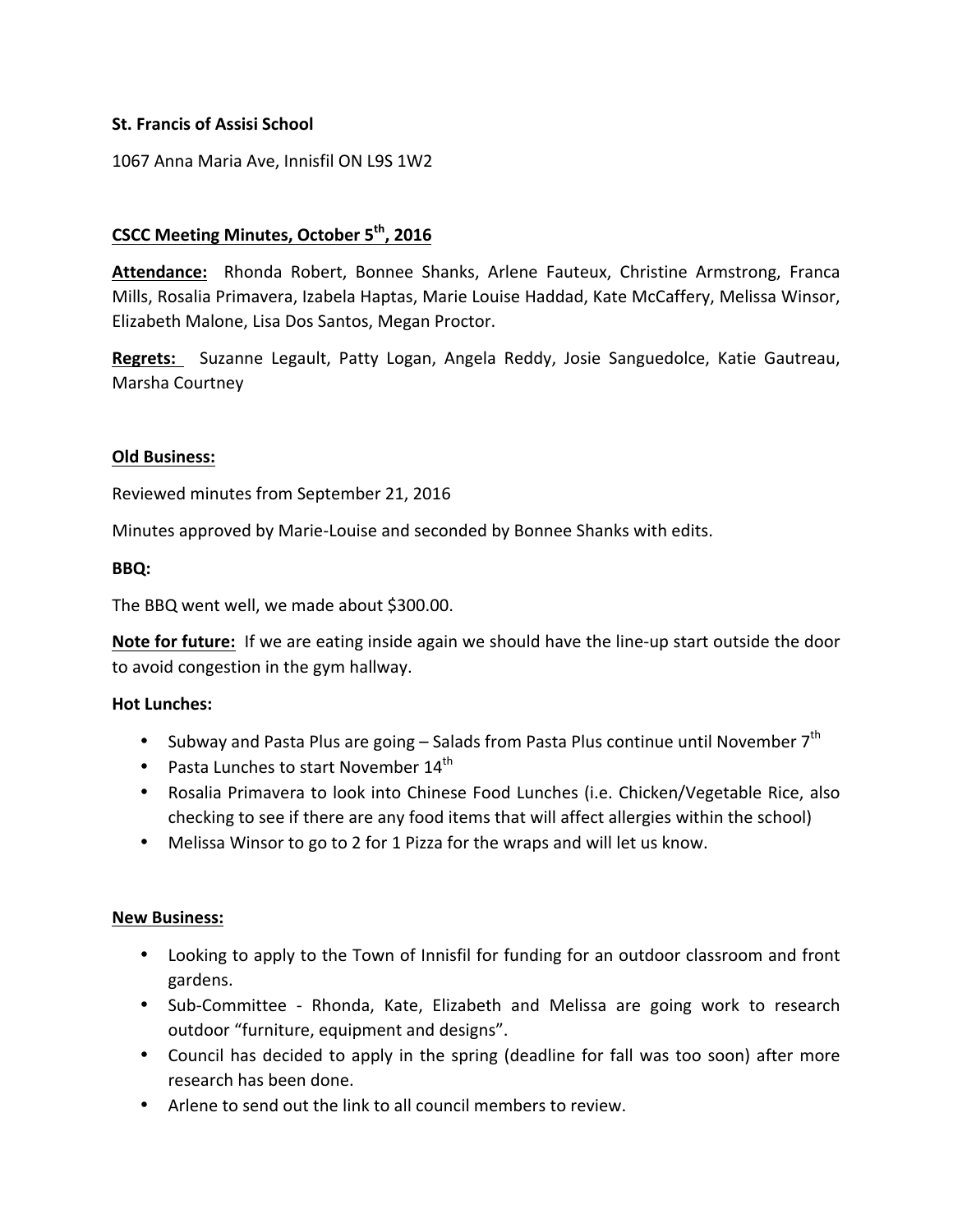### **Fundraising Ideas:**

- Christmas Bazaar
- Poinsettia cash and carry
- Christmas family picture
- Breakfast with Santa (as a bonus we can have some St. Peter's students help out to help them achieve their community service hours),
- Big Box of Cards
- Christmas wrapping paper
- We can try a "gift wrap" in the school gym
- Nativity Night Incorporate Family Pictures
- Megan is looking into different companies for more ideas regarding wrapping paper

### **Dance-A-Thon:**

Dance-a-thon is being held on October 31, 2016. There are \$5.00 and \$20.00 ballots available.

### **Barrie Colts:**

- Arlene to ask to borrow Charlie Horse to visit the Kindergarten Classes
- Questions will be submitted ahead of time.
- The game will take place on November 26, 2016.

## **First Communion Gift:**

- About 30 registrations for First Communion
- Marie will do some research on sourcing gifts from Canada instead of getting the gifts from the U.S.A.
- Motion was put forward to see if Parent Council would continue the tradition of buying gifts for First Communion and Confirmation.
- The motion was passed that parent council would continue the tradition.

# **Buses for Churches:**

Motion was passed to pay for the buses to take children to church by Parent Council.

## **Principal Report:**

## **Faith**

- Mass October  $4^{th}$ , 2016 at St. John Vianney Parish
- Retreats for Grade 8 students on October  $26^{th}$ , 2016